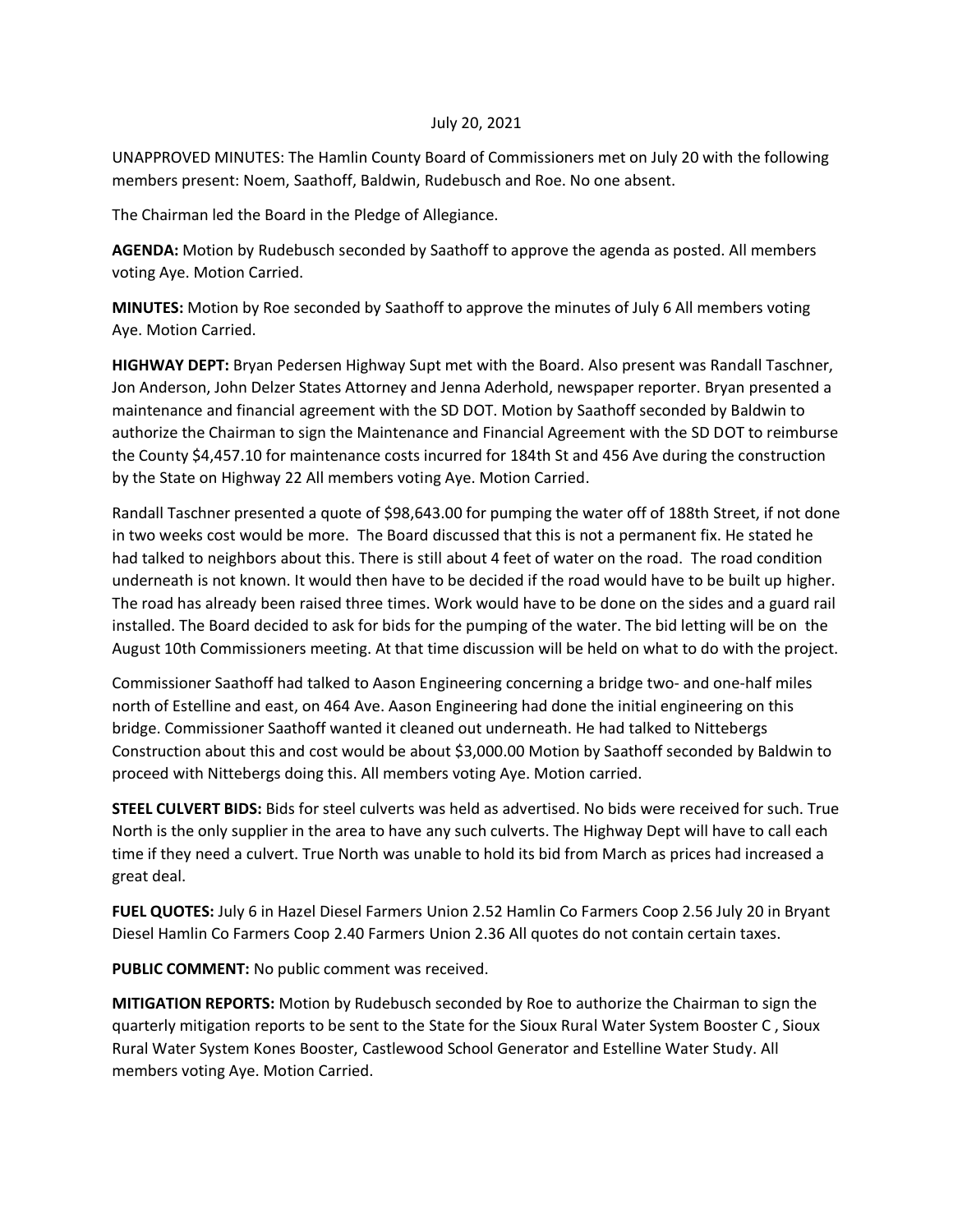**BRYANT FIRE DEPT:** Hearing held as advertised. Motion by Baldwin seconded by Roe to approve a oneday malt beverage license for the Bryant Fire Dept for a fund raiser on August 21,2021 All members voting Aye. Motion Carried.

**PLATS:** Motion by Roe seconded by Rudebusch to approve the following plats: Plat of Mary Lou Little Addition located in the Northeast Quarter of Section 25, Township 115 North, Range 53 West of the 5<sup>th</sup> PM Hamlin County and Plat of Lot 148A Northbay Addition being located in Government Lot 9 in the SE Quarter of Section 26, T113N,R53W and in the SW Quarter of Section 25, T113N, R53W and in the W Half of Section 36, T113N, R53W all of the 5<sup>th</sup> PM Hamlin County. All members voting Aye. Motion Carried.

**CLAIMS PAID:** Office of Child & Family Service Quarterly Nurses contract 1634.75 Ottertail Power Elec. Courthouse 1200.21 Ag Bldg 145.39 State 24/7 fees to state 385.00 Quadient Postage 700.00 Watertown City 911 Fees collected sent to them 4489.07 SDACO part of Register of Deeds fees to State 408.00 Verizon Sheriff cell phones & air cards 493.52 SD Public Health Lab blood tests 165.00 Bryant Dakotan publishing 532.45 U.S. Postal Service PO Box for Road 122.00 US Postal Service PO Boxes for courthouse offices 868.00 Lingo Communications phones Extension 15.94 Courthouse 15.24 LIEAP 15.24 Auditor 15.24 Treasurer 20.38 Assessor 15.95 Weed 15.24 Register of Deeds 17.74 SD Dept of Revenue: money sent to State: Motor Vehicle License 225,601.03 Drivers License 1768.00 Birth Fees 170.00 Death Fees 40.00 Total 227,579.03

**COUNT OF TREASURERS MONEY:** Commissioner Saathoff and Commissioner Baldwin did the semiannual count of money in the Treasurer's Office.

The Auditor reported the cash on hand in the Treasurers Office as of July 1,2021

| <b>Checking Account</b>          | \$1,202,967.55  |
|----------------------------------|-----------------|
| <b>Money Markets</b>             | \$5,596,580.79  |
| CD's                             | \$3,500,000.00  |
| Cash on Hand                     | \$1,888.63      |
| Checks on Hand                   | \$37,938.61     |
| <b>Credit Card Deposit</b>       | \$2,762.30      |
| Petty Cash                       | \$400.00        |
| Cash Items                       | \$891.77        |
| Total                            | \$10,343,429.65 |
| Of this the following belongs to |                 |
| <b>General Fund</b>              | \$6,589,457.25  |
| Special Revenue Funds            | \$3,083,145.14  |
| Schools                          | \$223,856.03    |
| Townships                        | \$165,387.86    |
| Cities & Towns                   | \$34,077.50     |
| <b>Trust and Agency Funds</b>    | \$247,505.87    |
| Total                            | \$10,343,429.65 |
|                                  |                 |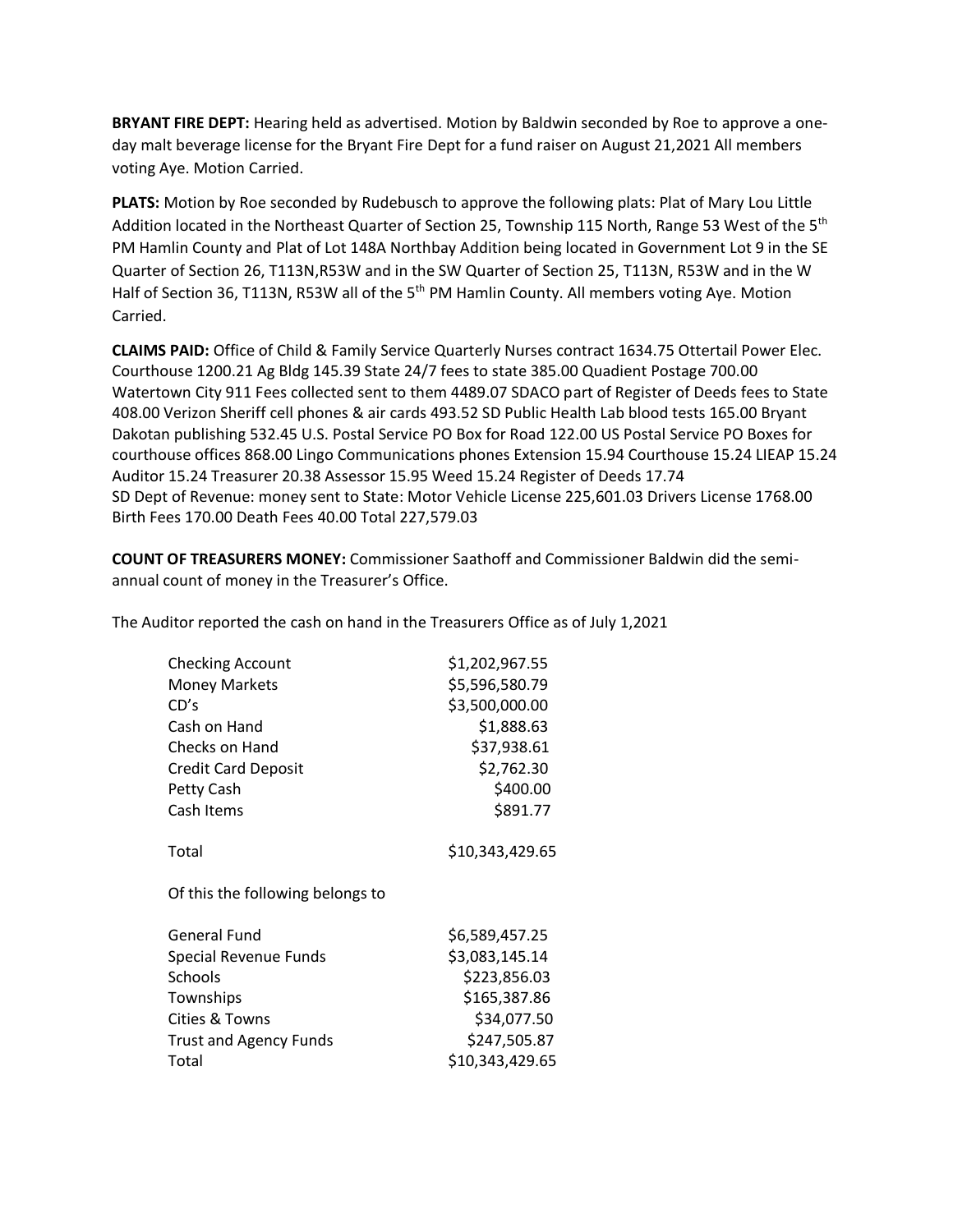## **QUARTERLY DISTRIBUTION OF MOTOR VEHICLE LICENSE TO TOWNSHIPS:**

| Castlewood       | \$4,349.12  |
|------------------|-------------|
| Oxford           | \$7,019.63  |
| <b>Brantford</b> | \$10,224.25 |
| Garfield         | \$6,180.33  |
| Norden           | \$9,461.25  |
| Estelline        | \$6,943.33  |
| Hamlin           | \$5,035.82  |
| Dempster         | \$5,951.43  |
| Florence         | \$4,806.92  |
| Hayti            | \$6,409.23  |
| Cleveland        | \$5,264.73  |
| Opdahl           | \$7,477.44  |
| Dixon            | \$7,324.84  |
| Total            | \$86,448.32 |

## **QUARTERLY DISTRIBUTION OF MOTOR VEHICLE LICENSE TO CITIES & TOWNS:**

| <b>Bryant</b> | \$4,292.12  |
|---------------|-------------|
| Castlewood    | \$5,966.30  |
| Estelline     | \$5,521.09  |
| Hayti         | \$2,620.26  |
| Hazel         | \$1,245.20  |
| Lake Norden   | \$3,543.14  |
|               |             |
| Total         | \$23,188.11 |

## **QUARTERLY DISTRIBUTION OF CITIES ROAD TO CITIES & TOWNS:**

| Castlewood    | \$388.65   |
|---------------|------------|
| Hazel         | \$68.16    |
| <b>Bryant</b> | \$223.54   |
| Lake Norden   | \$215.95   |
| Hayti         | \$293.80   |
| Estelline     | \$428.85   |
| Total         | \$1,618.95 |